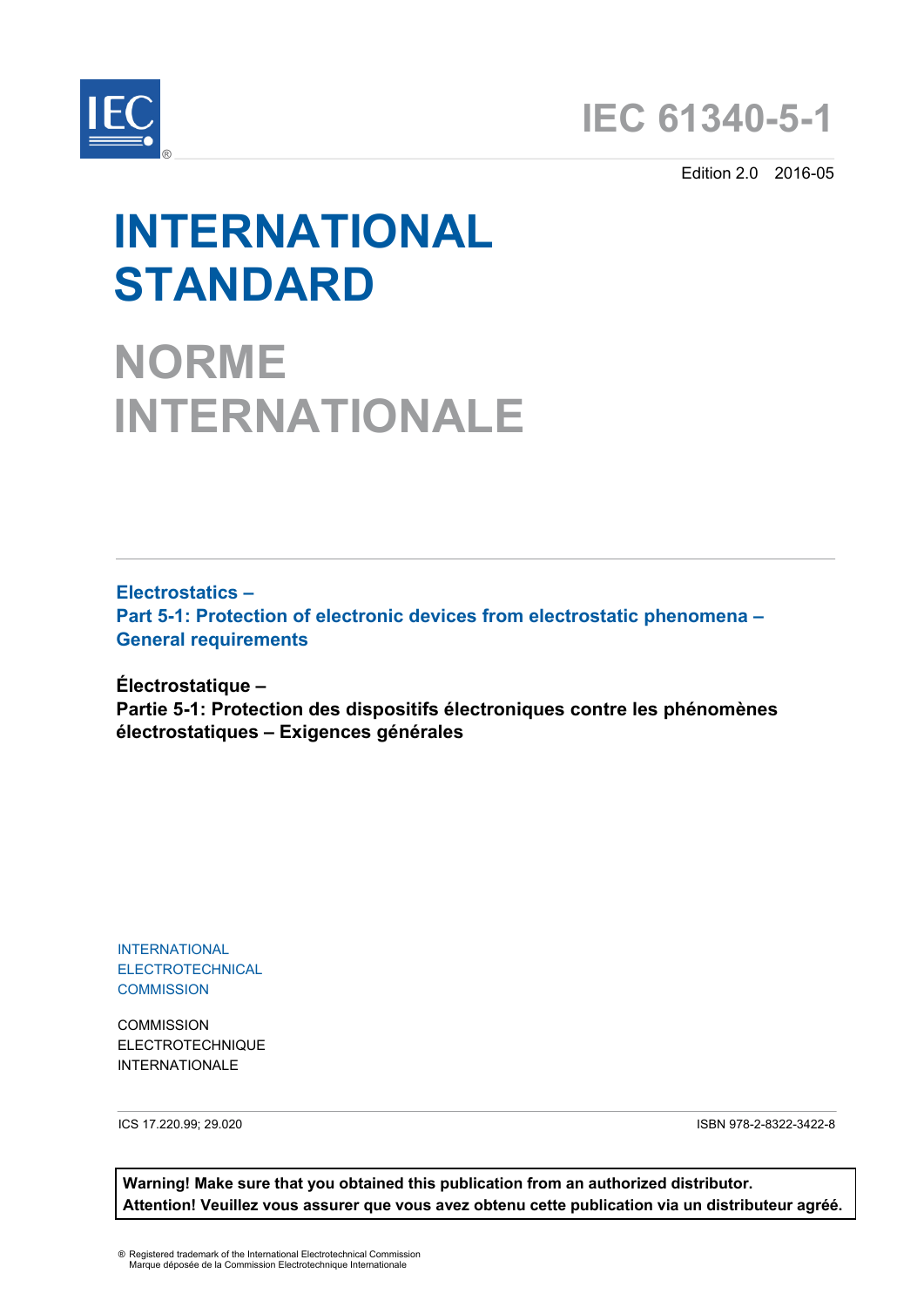# CONTENTS

| 1   |       |  |  |  |  |  |
|-----|-------|--|--|--|--|--|
| 2   |       |  |  |  |  |  |
| 3   |       |  |  |  |  |  |
| 4   |       |  |  |  |  |  |
| 5   |       |  |  |  |  |  |
| 5.1 |       |  |  |  |  |  |
|     | 5.1.1 |  |  |  |  |  |
|     | 5.1.2 |  |  |  |  |  |
|     | 5.1.3 |  |  |  |  |  |
| 5.2 |       |  |  |  |  |  |
|     | 5.2.1 |  |  |  |  |  |
|     | 5.2.2 |  |  |  |  |  |
|     | 5.2.3 |  |  |  |  |  |
|     | 5.2.4 |  |  |  |  |  |
| 5.3 |       |  |  |  |  |  |
|     | 5.3.1 |  |  |  |  |  |
|     | 5.3.2 |  |  |  |  |  |
|     | 5.3.3 |  |  |  |  |  |
|     | 5.3.4 |  |  |  |  |  |
|     | 5.3.5 |  |  |  |  |  |
|     | 5.3.6 |  |  |  |  |  |
|     |       |  |  |  |  |  |
|     |       |  |  |  |  |  |
|     |       |  |  |  |  |  |
|     |       |  |  |  |  |  |
|     |       |  |  |  |  |  |
|     |       |  |  |  |  |  |
|     |       |  |  |  |  |  |
|     |       |  |  |  |  |  |
|     |       |  |  |  |  |  |
|     |       |  |  |  |  |  |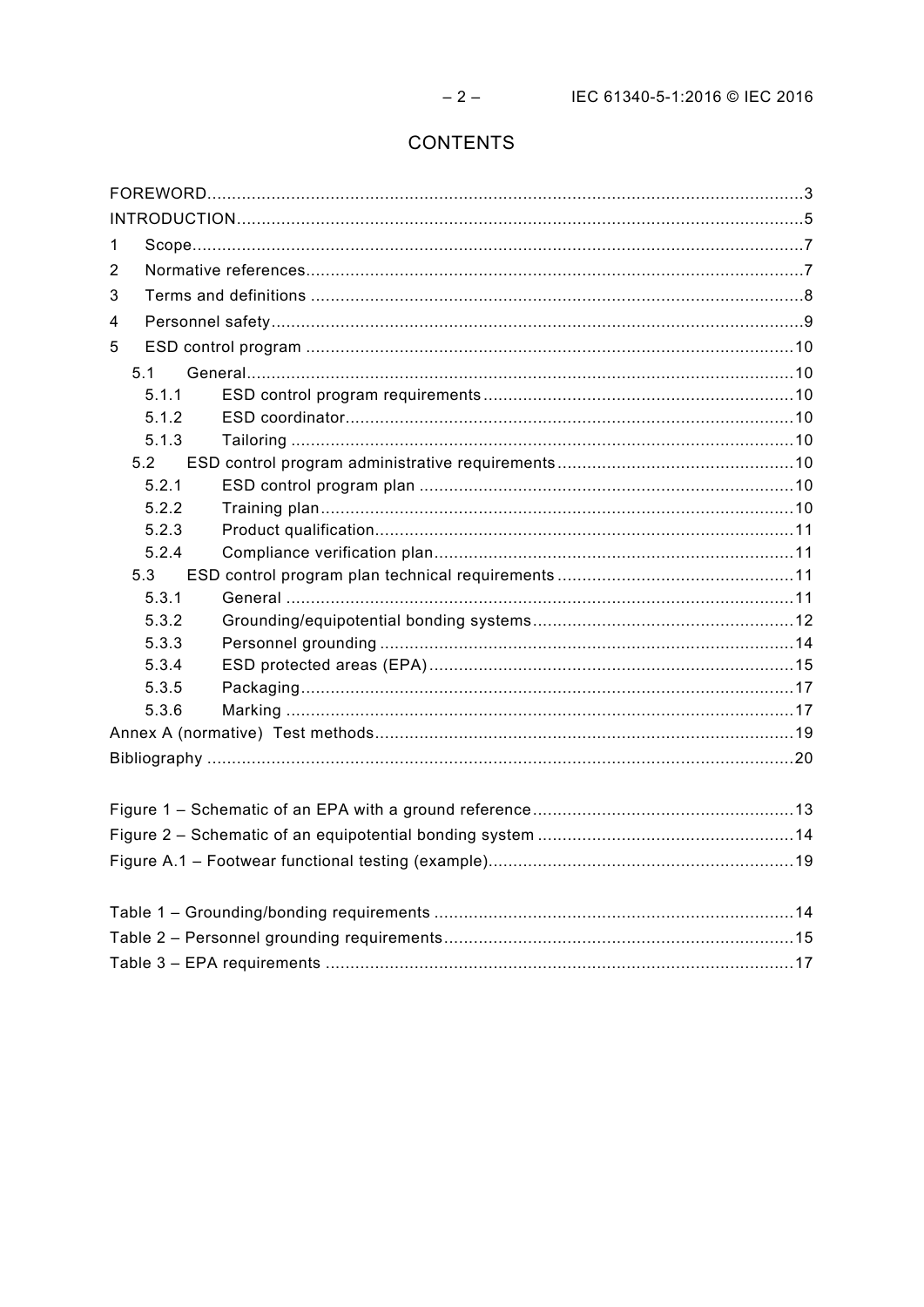## INTERNATIONAL ELECTROTECHNICAL COMMISSION

\_\_\_\_\_\_\_\_\_\_\_\_

# **ELECTROSTATICS –**

## **Part 5-1: Protection of electronic devices from electrostatic phenomena – General requirements**

### FOREWORD

- <span id="page-2-0"></span>1) The International Electrotechnical Commission (IEC) is a worldwide organization for standardization comprising all national electrotechnical committees (IEC National Committees). The object of IEC is to promote international co-operation on all questions concerning standardization in the electrical and electronic fields. To this end and in addition to other activities, IEC publishes International Standards, Technical Specifications, Technical Reports, Publicly Available Specifications (PAS) and Guides (hereafter referred to as "IEC Publication(s)"). Their preparation is entrusted to technical committees; any IEC National Committee interested in the subject dealt with may participate in this preparatory work. International, governmental and nongovernmental organizations liaising with the IEC also participate in this preparation. IEC collaborates closely with the International Organization for Standardization (ISO) in accordance with conditions determined by agreement between the two organizations.
- 2) The formal decisions or agreements of IEC on technical matters express, as nearly as possible, an international consensus of opinion on the relevant subjects since each technical committee has representation from all interested IEC National Committees.
- 3) IEC Publications have the form of recommendations for international use and are accepted by IEC National Committees in that sense. While all reasonable efforts are made to ensure that the technical content of IEC Publications is accurate, IEC cannot be held responsible for the way in which they are used or for any misinterpretation by any end user.
- 4) In order to promote international uniformity, IEC National Committees undertake to apply IEC Publications transparently to the maximum extent possible in their national and regional publications. Any divergence between any IEC Publication and the corresponding national or regional publication shall be clearly indicated in the latter.
- 5) IEC itself does not provide any attestation of conformity. Independent certification bodies provide conformity assessment services and, in some areas, access to IEC marks of conformity. IEC is not responsible for any services carried out by independent certification bodies.
- 6) All users should ensure that they have the latest edition of this publication.
- 7) No liability shall attach to IEC or its directors, employees, servants or agents including individual experts and members of its technical committees and IEC National Committees for any personal injury, property damage or other damage of any nature whatsoever, whether direct or indirect, or for costs (including legal fees) and expenses arising out of the publication, use of, or reliance upon, this IEC Publication or any other IEC Publications.
- 8) Attention is drawn to the Normative references cited in this publication. Use of the referenced publications is indispensable for the correct application of this publication.
- 9) Attention is drawn to the possibility that some of the elements of this IEC Publication may be the subject of patent rights. IEC shall not be held responsible for identifying any or all such patent rights.

International Standard IEC 61340-5-1 has been prepared by IEC technical committee 101: Electrostatics.

This second edition cancels and replaces the first edition published in 2007. This edition constitutes a technical revision.

This edition includes the following significant technical changes with respect to the previous edition:

- a) Technical requirements were changed to align IEC 61340-5-1 with other industry ESD standards;
- b) Reference documents were updated to reflect newly released IEC standards;
- c) A section on product qualification was added;
- d) Table 4 was deleted and detailed packaging requirements were deferred to IEC 61340-5-3;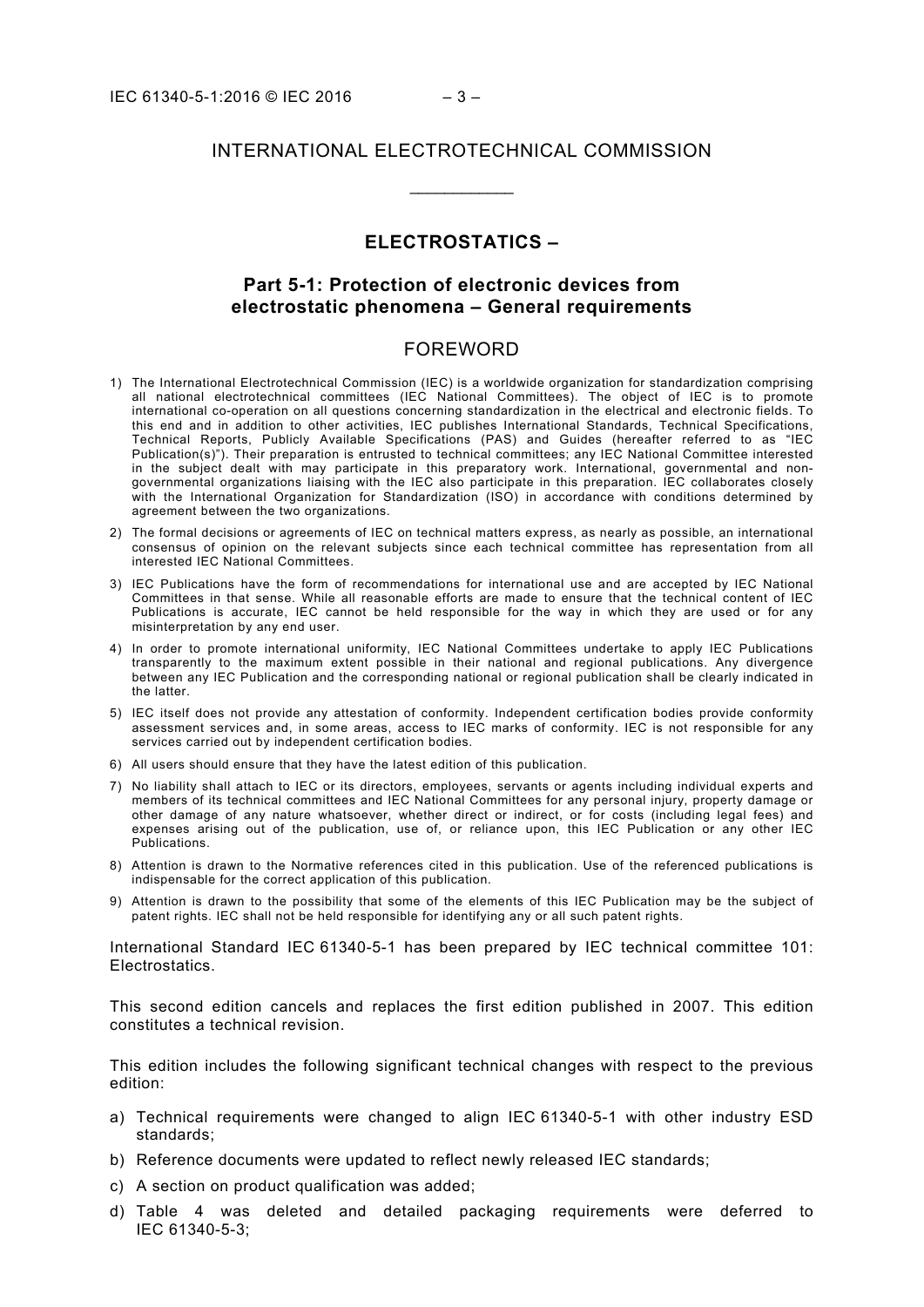e) Clause A.1 was removed and is now included in IEC 61340-4-6.

The text of this standard is based on the following documents:

| <b>FDIS</b>  | Report on voting |
|--------------|------------------|
| 101/505/FDIS | 101/508/RVD      |

Full information on the voting for the approval of this standard can be found in the report on voting indicated in the above table.

This publication has been drafted in accordance with the ISO/IEC Directives, Part 2.

A list of all parts in the IEC 61340 series, published under the general title *Electrostatics*, can be found on the IEC website.

The committee has decided that the contents of this publication will remain unchanged until the stability date indicated on the IEC website under "http://webstore.iec.ch" in the data related to the specific publication. At this date, the publication will be

- reconfirmed,
- withdrawn,
- replaced by a revised edition, or
- amended.

The contents of the corrigendum of May 2017 have been included in this copy.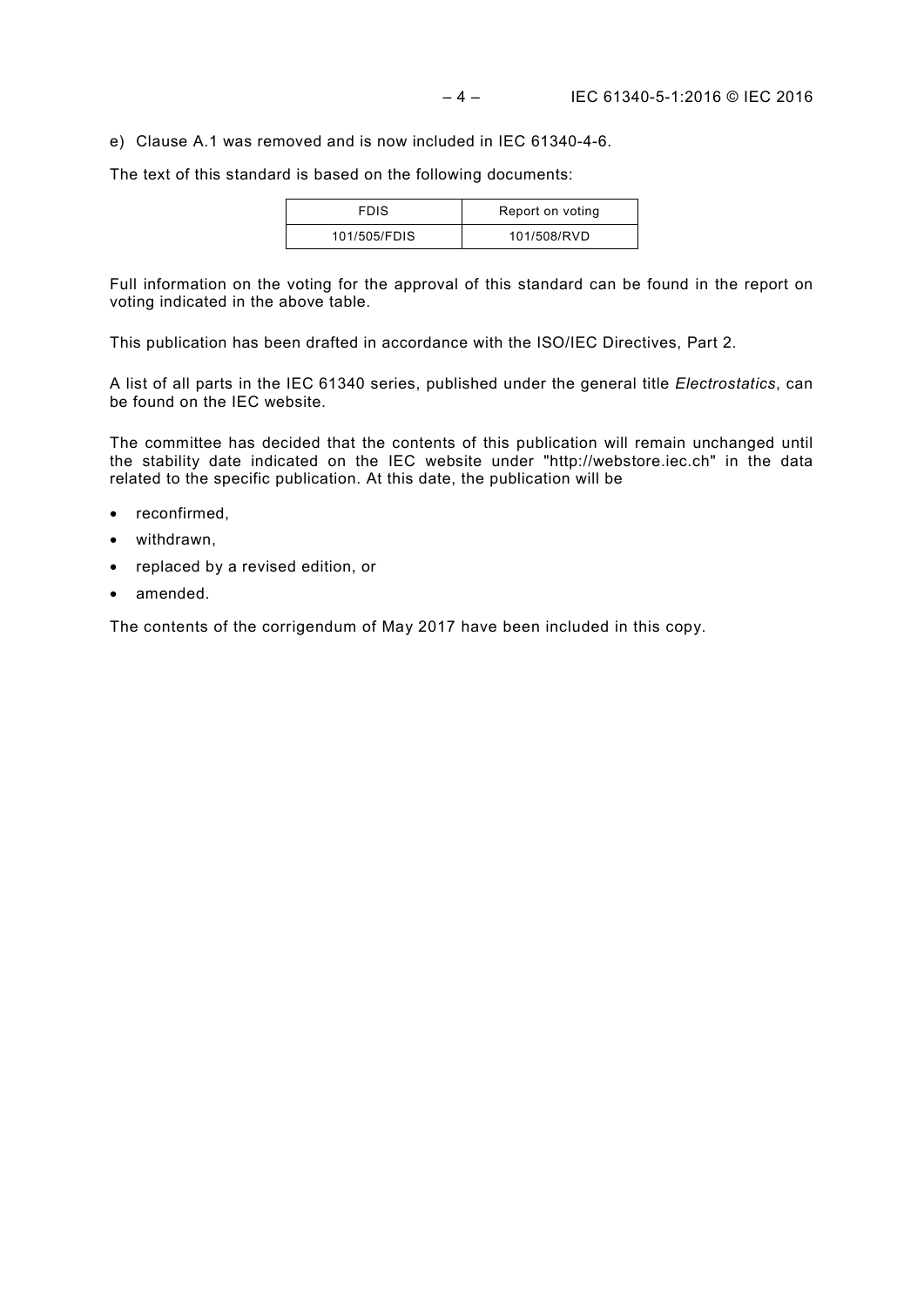## INTRODUCTION

<span id="page-4-0"></span>This part of IEC 61340 covers the requirements necessary to design, establish, implement and maintain an electrostatic discharge (ESD) control program for activities that: manufacture, process, assemble, install, package, label, service, test, inspect, transport or otherwise handle electrical or electronic parts, assemblies and equipment susceptible to damage by electrostatic discharges greater than or equal to 100 V human body model (HBM), 200 V charged device model (CDM) and 35 V on isolated conductors. Isolated conductors were historically represented by machine model (MM). The 35 V limit is related to the level achievable using ionizers specified in this standard. The MM test is no longer required for qualification of devices, only the HBM and CDM tests are. The MM test is retained in this standard for process control of isolated conductors only.

Any contact and physical separation of materials or flow of solids, liquids, or particle-laden gases can generate electrostatic charges. Common sources of ESD include charged: personnel, conductors, common polymeric materials, and processing equipment. ESD damage can occur when:

- a charged person or object comes into contact with an ESD sensitive device (ESDS);
- an ESDS comes into direct contact with a highly conductive surface while exposed to an electrostatic field;
- a charged ESDS comes into contact with another conductive surface which is at a different electrical potential. This surface may or may not be grounded.

Examples of ESDS are microcircuits, discrete semiconductors, thick and thin film resistors, hybrid devices, printed circuit boards and piezoelectric crystals. It is possible to determine device and item susceptibility by exposing the device to simulated ESD events. The ESD withstand voltage determined by sensitivity tests using simulated ESD events does not necessarily represent the ability of the device to withstand ESD from real sources at that voltage level. However, the levels of sensitivity are used to establish a baseline of susceptibility data for comparison of devices with equivalent part numbers from different manufacturers. Three different models have been used for qualification of electronic components – human body model (HBM), machine model (MM), and charged device model (CDM). In current practice devices are qualified only using HBM and CDM susceptibility tests.

This standard covers the ESD control program requirements necessary for setting up a program to handle ESDS, based on the historical experience of both military and commercial organizations. The fundamental ESD control principles that form the basis of this standard are as follows.

- Avoid a discharge from any charged, conductive object (personnel and especially automated handling equipment) into the ESDS. This can be accomplished by bonding or electrically connecting all conductors in the environment, including personnel, to a known ground or contrived ground (as on board ship or on aircraft). This attachment creates an equipotential balance between all conducting objects and personnel. Electrostatic protection can be maintained at a potential different from a "zero" voltage ground potential as long as all conductive objects in the system are at the same potential.
- Avoid a discharge from any charged ESD sensitive device. Charging can result from direct contact and separation or it can be induced by an electric field. Necessary insulators in the environment cannot lose their electrostatic charge by attachment to ground. Ionization systems provide neutralization of charges on these necessary insulators (circuit board materials and some device packages are examples of necessary insulators). The ESD hazard created by electrostatic charges on the necessary insulators in the work place is assessed to ensure that appropriate actions are implemented, according to the risk.
- Once outside of an electrostatic discharge protected area (hereinafter referred to as an EPA) it is generally not possible to control the above items, therefore, ESD protective packaging may be required. ESD protection can be achieved by enclosing ESD sensitive products in static protective materials, although the type of material depends on the situation and destination. Inside an EPA, static dissipative materials may provide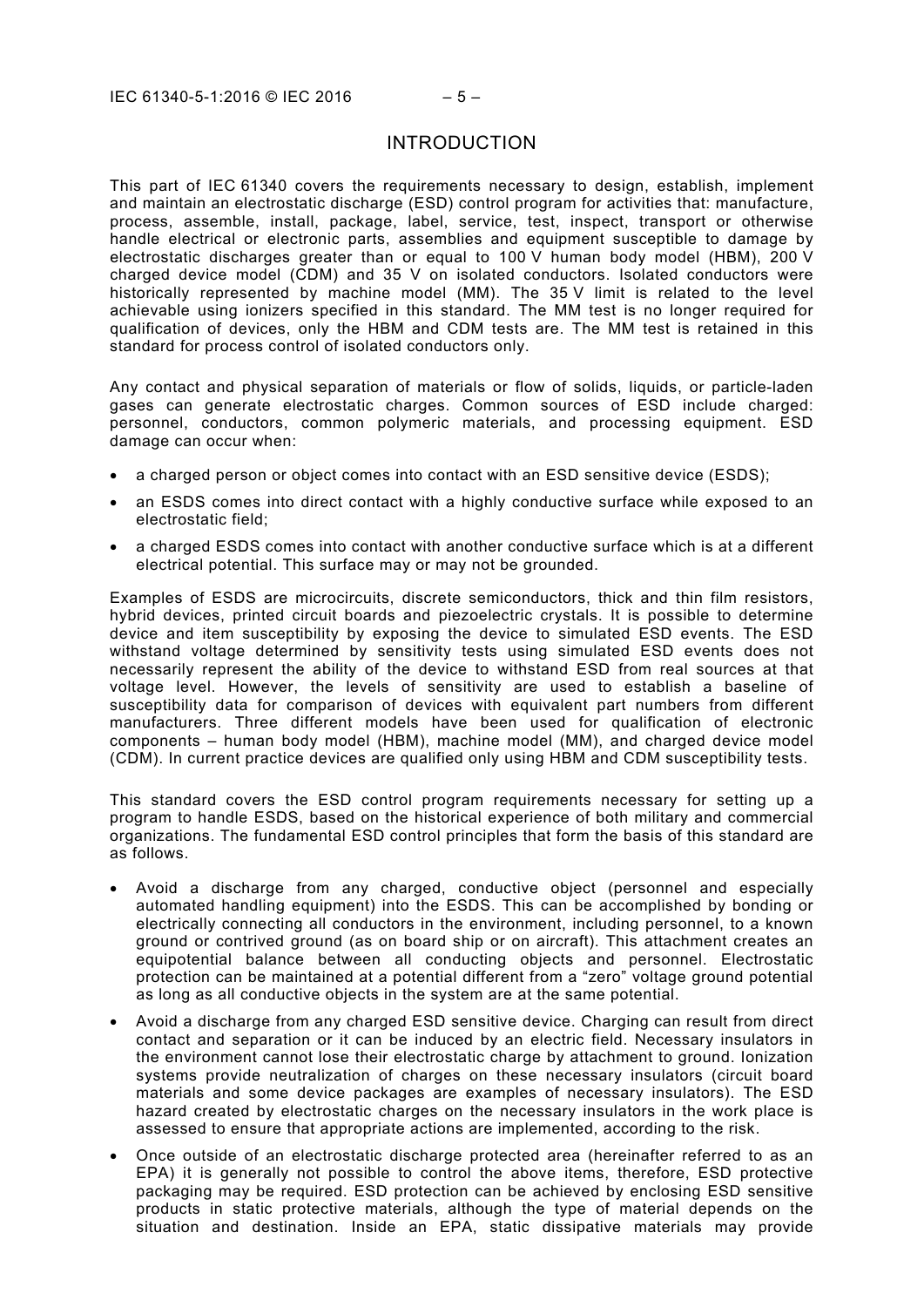adequate protection. Outside an EPA, static discharge shielding materials are recommended. Whilst all of these materials are not discussed in this standard, it is important to recognize the differences in their application. For more information see IEC 61340-5-3.

Each company has different processes, and so will require a different blend of ESD prevention measures for an optimum ESD control program. Measures should be selected, based on technical necessity and carefully documented in an ESD control program plan, so that all concerned can be sure of the program requirements.

Training is an essential part of an ESD control program in order to ensure that the personnel involved understand the equipment and procedures they are to use in order to be in compliance with the ESD control program plan. Training is also essential in raising awareness and understanding of ESD issues. Without training, personnel are often a major source of ESD risk. With training, they become an effective first line of defence against ESD damage.

Regular compliance verification checks and tests are essential to ensure that equipment remains effective and that the ESD control program is correctly implemented in compliance with the ESD control program plan.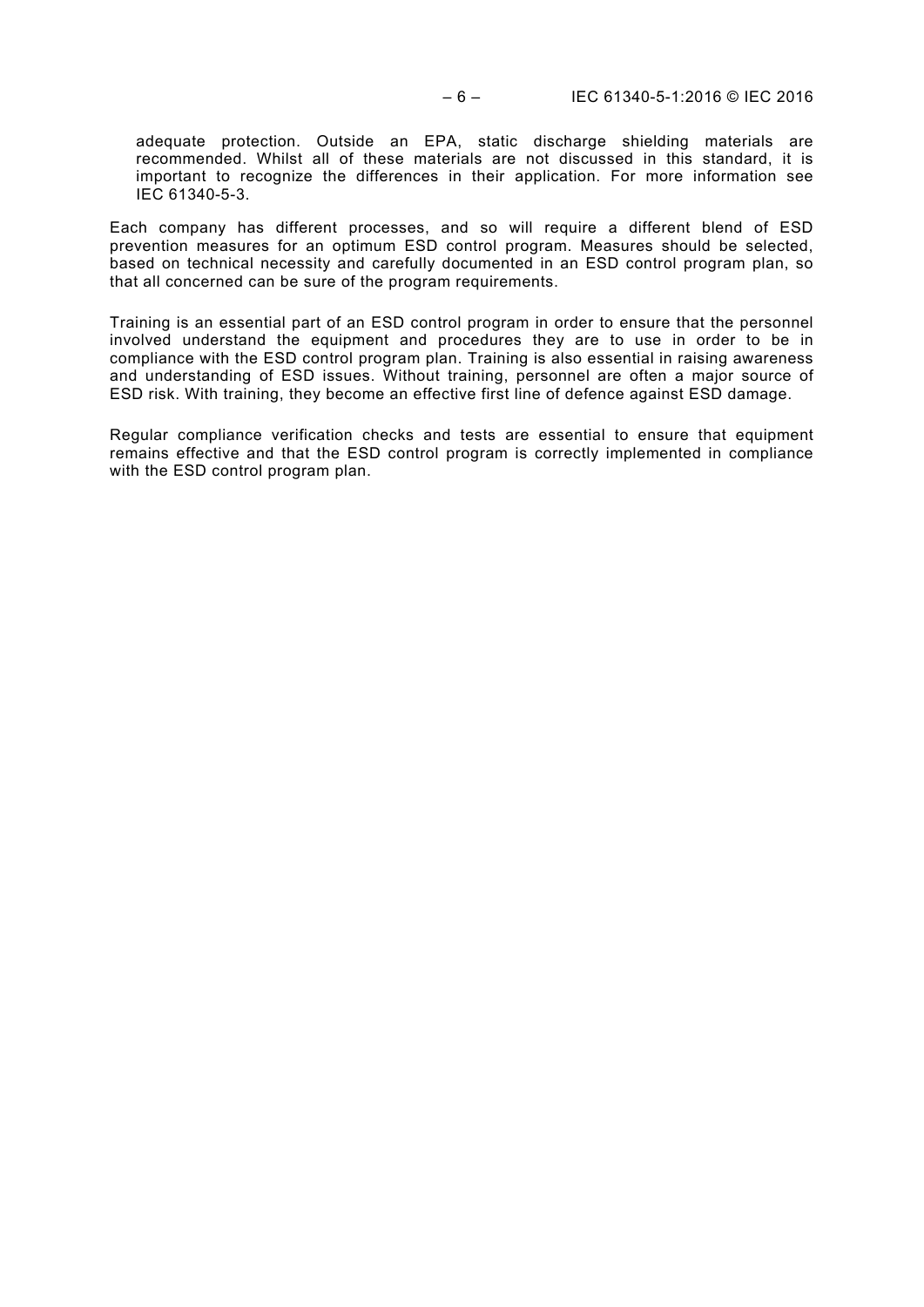# **ELECTROSTATICS –**

# **Part 5-1: Protection of electronic devices from electrostatic phenomena – General requirements**

#### <span id="page-6-0"></span>**1 Scope**

This part of IEC 61340 applies to activities that: manufacture, process, assemble, install, package, label, service, test, inspect, transport or otherwise handle electrical or electronic parts, assemblies and equipment with withstand voltages greater than or equal to 100 V HBM, 200 V CDM and 35 V for isolated conductors. ESDS with lower withstand voltages may require additional control elements or adjusted limits. Processes designed to handle items that have lower ESD withstand voltage(s) can still claim compliance to this standard.

This standard provides the requirements for an ESD control program. IEC TR 61340-5-2 [9][1](#page-6-2) provides guidance on the implementation of this standard.

This standard does not apply to electrically initiated explosive devices, flammable liquids, gases and powders.

The purpose of this standard is to provide the administrative and technical requirements for establishing, implementing and maintaining an ESD control program (hereinafter referred to as the "program").

NOTE Isolated conductors were historically represented by MM.

#### <span id="page-6-1"></span>**2 Normative references**

The following documents, in whole or in part, are normatively referenced in this document and are indispensable for its application. For dated references, only the edition cited applies. For undated references, the latest edition of the referenced document (including any amendments) applies.

IEC 61340-2-3, *Electrostatics – Part 2-3: Methods of test for determining the resistance and resistivity of solid planar materials used to avoid electrostatic charge accumulation*

IEC 61340-4-1, *Electrostatics – Part 4-1: Standard test methods for specific applications – Electrical resistance of floor coverings and installed floors*

IEC 61340-4-3, *Electrostatics – Part 4-3: Standard test methods for specific applications – Footwear*

IEC 61340-4-5, *Electrostatics – Part 4-5: Standard test methods for specific applications – Methods for characterizing the electrostatic protection of footwear and flooring in combination with a person*

IEC 61340-4-6, *Electrostatics – Part 4-6: Standard test methods for specific applications – Wrist straps*

 $\overline{\phantom{a}}$ 

<span id="page-6-2"></span><sup>1</sup> Numbers in square brackets refer to the bibliography.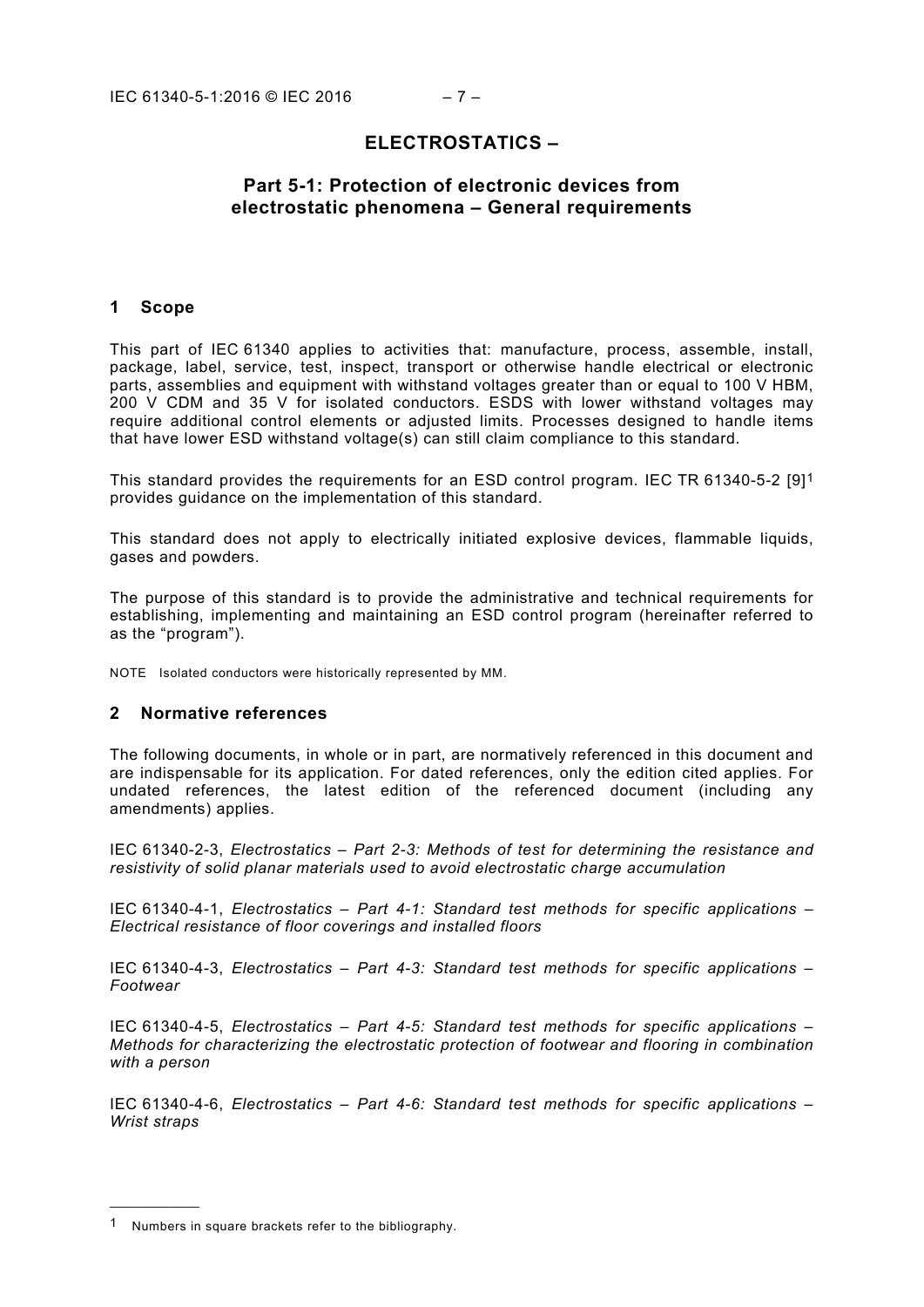IEC 61340-4-7, *Electrostatics – Part 4-7: Standard test methods for specific applications – Ionization*

IEC 61340-4-9, *Electrostatics – Part 4-9: Standard test methods for specific applications – Garments*

<span id="page-7-0"></span>IEC 61340-5-3, *Electrostatics – Part 5-3: Protection of electronic devices from electrostatic phenomena – Properties and requirements classification for packaging intended for electrostatic discharge sensitive devices*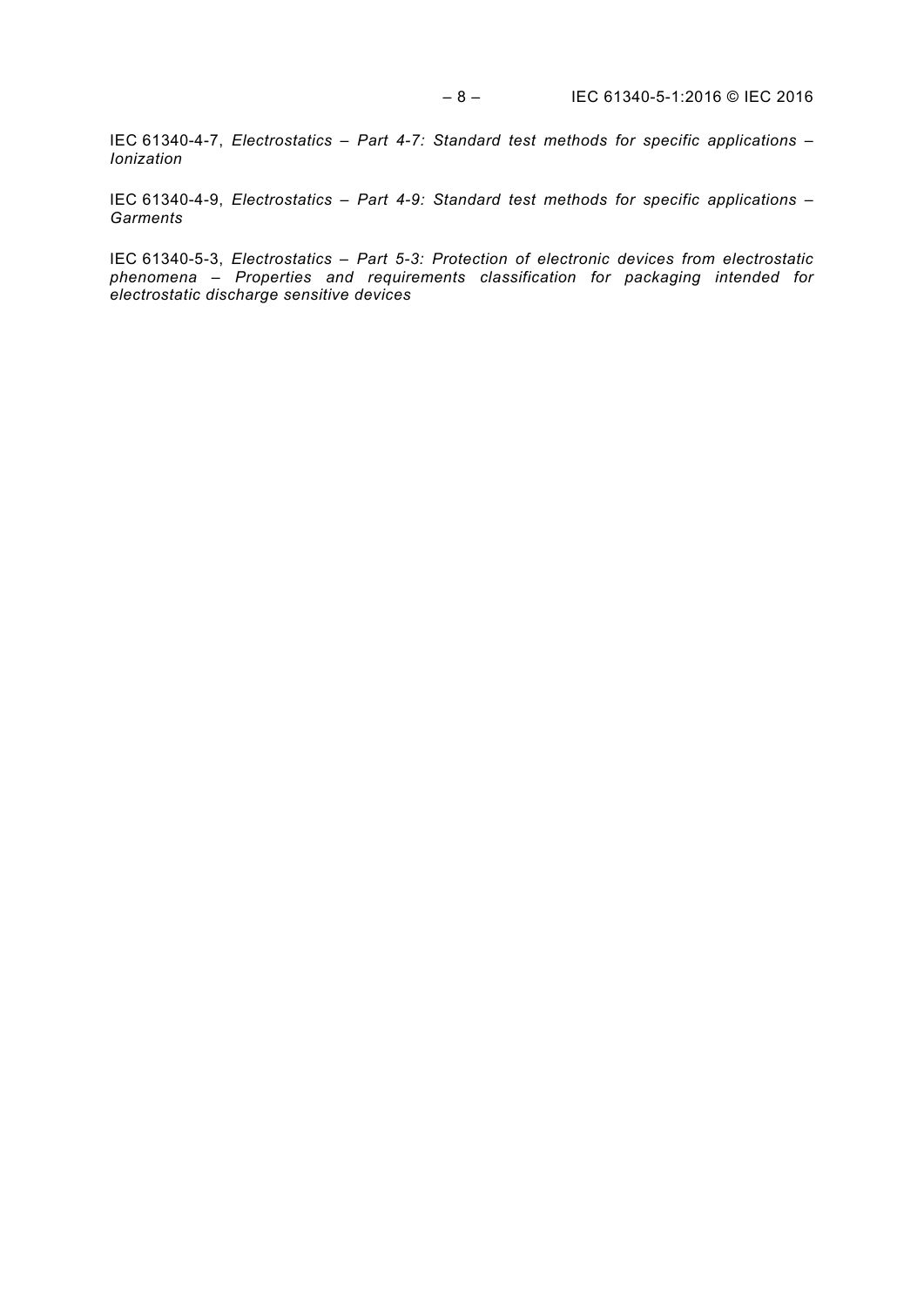# SOMMAIRE

| 1     |                                                                  |  |  |  |  |
|-------|------------------------------------------------------------------|--|--|--|--|
| 2     |                                                                  |  |  |  |  |
| 3     |                                                                  |  |  |  |  |
| 4     |                                                                  |  |  |  |  |
| 5     |                                                                  |  |  |  |  |
| 5.1   |                                                                  |  |  |  |  |
| 5.1.1 |                                                                  |  |  |  |  |
| 5.1.2 |                                                                  |  |  |  |  |
| 5.1.3 |                                                                  |  |  |  |  |
| 5.2   | Exigences administratives du programme de maîtrise des ESD30     |  |  |  |  |
| 5.2.1 |                                                                  |  |  |  |  |
| 5.2.2 |                                                                  |  |  |  |  |
| 5.2.3 |                                                                  |  |  |  |  |
| 5.2.4 |                                                                  |  |  |  |  |
| 5.3   | Exigences techniques du plan du programme de maîtrise des ESD 32 |  |  |  |  |
| 5.3.1 |                                                                  |  |  |  |  |
| 5.3.2 |                                                                  |  |  |  |  |
| 5.3.3 |                                                                  |  |  |  |  |
| 5.3.4 |                                                                  |  |  |  |  |
| 5.3.5 |                                                                  |  |  |  |  |
| 5.3.6 |                                                                  |  |  |  |  |
|       |                                                                  |  |  |  |  |
|       |                                                                  |  |  |  |  |
|       |                                                                  |  |  |  |  |
|       |                                                                  |  |  |  |  |
|       |                                                                  |  |  |  |  |
|       |                                                                  |  |  |  |  |
|       |                                                                  |  |  |  |  |
|       |                                                                  |  |  |  |  |
|       |                                                                  |  |  |  |  |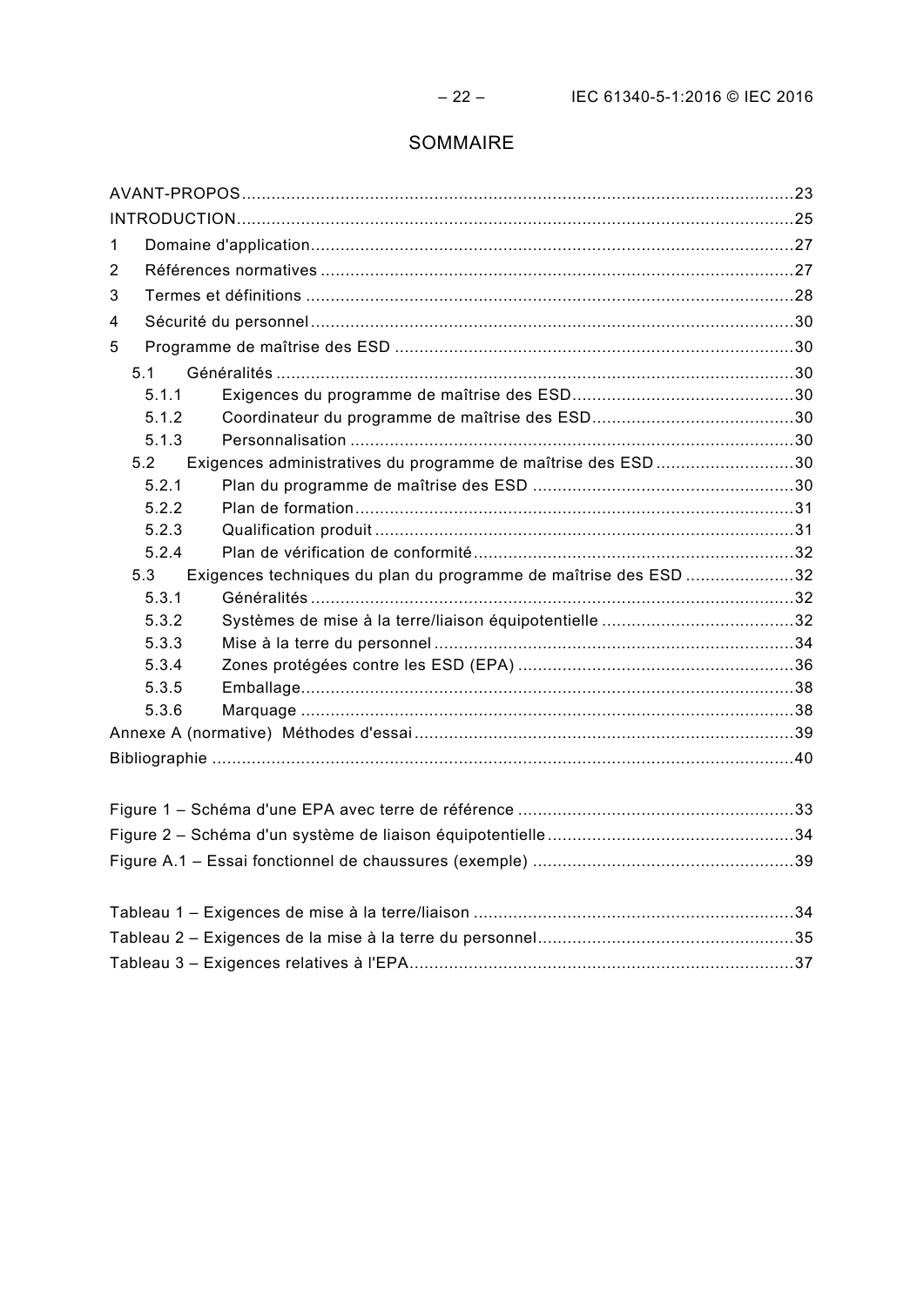# COMMISSION ÉLECTROTECHNIQUE INTERNATIONALE

\_\_\_\_\_\_\_\_\_\_\_\_

# **ÉLECTROSTATIQUE –**

## **Partie 5-1: Protection des dispositifs électroniques contre les phénomènes électrostatiques – Exigences générales**

### AVANT-PROPOS

- <span id="page-9-0"></span>1) La Commission Electrotechnique Internationale (IEC) est une organisation mondiale de normalisation composée de l'ensemble des comités électrotechniques nationaux (Comités nationaux de l'IEC). L'IEC a pour objet de favoriser la coopération internationale pour toutes les questions de normalisation dans les domaines de l'électricité et de l'électronique. A cet effet, l'IEC – entre autres activités – publie des Normes internationales, des Spécifications techniques, des Rapports techniques, des Spécifications accessibles au public (PAS) et des Guides (ci-après dénommés "Publication(s) de l'IEC"). Leur élaboration est confiée à des comités d'études, aux travaux desquels tout Comité national intéressé par le sujet traité peut participer. Les organisations internationales, gouvernementales et non gouvernementales, en liaison avec l'IEC, participent également aux travaux. L'IEC collabore étroitement avec l'Organisation Internationale de Normalisation (ISO), selon des conditions fixées par accord entre les deux organisations.
- 2) Les décisions ou accords officiels de l'IEC concernant les questions techniques représentent, dans la mesure du possible, un accord international sur les sujets étudiés, étant donné que les Comités nationaux de l'IEC intéressés sont représentés dans chaque comité d'études.
- 3) Les Publications de l'IEC se présentent sous la forme de recommandations internationales et sont agréées comme telles par les Comités nationaux de l'IEC. Tous les efforts raisonnables sont entrepris afin que l'IEC s'assure de l'exactitude du contenu technique de ses publications; l'IEC ne peut pas être tenue responsable de l'éventuelle mauvaise utilisation ou interprétation qui en est faite par un quelconque utilisateur final.
- 4) Dans le but d'encourager l'uniformité internationale, les Comités nationaux de l'IEC s'engagent, dans toute la mesure possible, à appliquer de façon transparente les Publications de l'IEC dans leurs publications nationales et régionales. Toutes divergences entre toutes Publications de l'IEC et toutes publications nationales ou régionales correspondantes doivent être indiquées en termes clairs dans ces dernières.
- 5) L'IEC elle-même ne fournit aucune attestation de conformité. Des organismes de certification indépendants fournissent des services d'évaluation de conformité et, dans certains secteurs, accèdent aux marques de conformité de l'IEC. L'IEC n'est responsable d'aucun des services effectués par les organismes de certification indépendants.
- 6) Tous les utilisateurs doivent s'assurer qu'ils sont en possession de la dernière édition de cette publication.
- 7) Aucune responsabilité ne doit être imputée à l'IEC, à ses administrateurs, employés, auxiliaires ou mandataires, y compris ses experts particuliers et les membres de ses comités d'études et des Comités nationaux de l'IEC, pour tout préjudice causé en cas de dommages corporels et matériels, ou de tout autre dommage de quelque nature que ce soit, directe ou indirecte, ou pour supporter les coûts (y compris les frais de justice) et les dépenses découlant de la publication ou de l'utilisation de cette Publication de l'IEC ou de toute autre Publication de l'IEC, ou au crédit qui lui est accordé.
- 8) L'attention est attirée sur les références normatives citées dans cette publication. L'utilisation de publications référencées est obligatoire pour une application correcte de la présente publication.
- 9) L'attention est attirée sur le fait que certains des éléments de la présente Publication de l'IEC peuvent faire l'objet de droits de brevet. L'IEC ne saurait être tenue pour responsable de ne pas avoir identifié de tels droits de brevets et de ne pas avoir signalé leur existence.

La Norme internationale IEC 61340-5-1 a été établie par le comité d'études 101 de l'IEC: Electrostatique.

Cette deuxième édition annule et remplace la première édition parue en 2007. Cette édition constitue une révision technique.

Cette édition inclut les modifications techniques majeures suivantes par rapport à l'édition précédente:

- a) Des exigences techniques ont été modifiées afin d'aligner l'IEC 61340-5-1 avec les autres normes de l'industrie relatives aux décharges électrostatiques (ESD);
- b) Les documents de référence ont été mis à jour afin de refléter les normes IEC récemment publiées;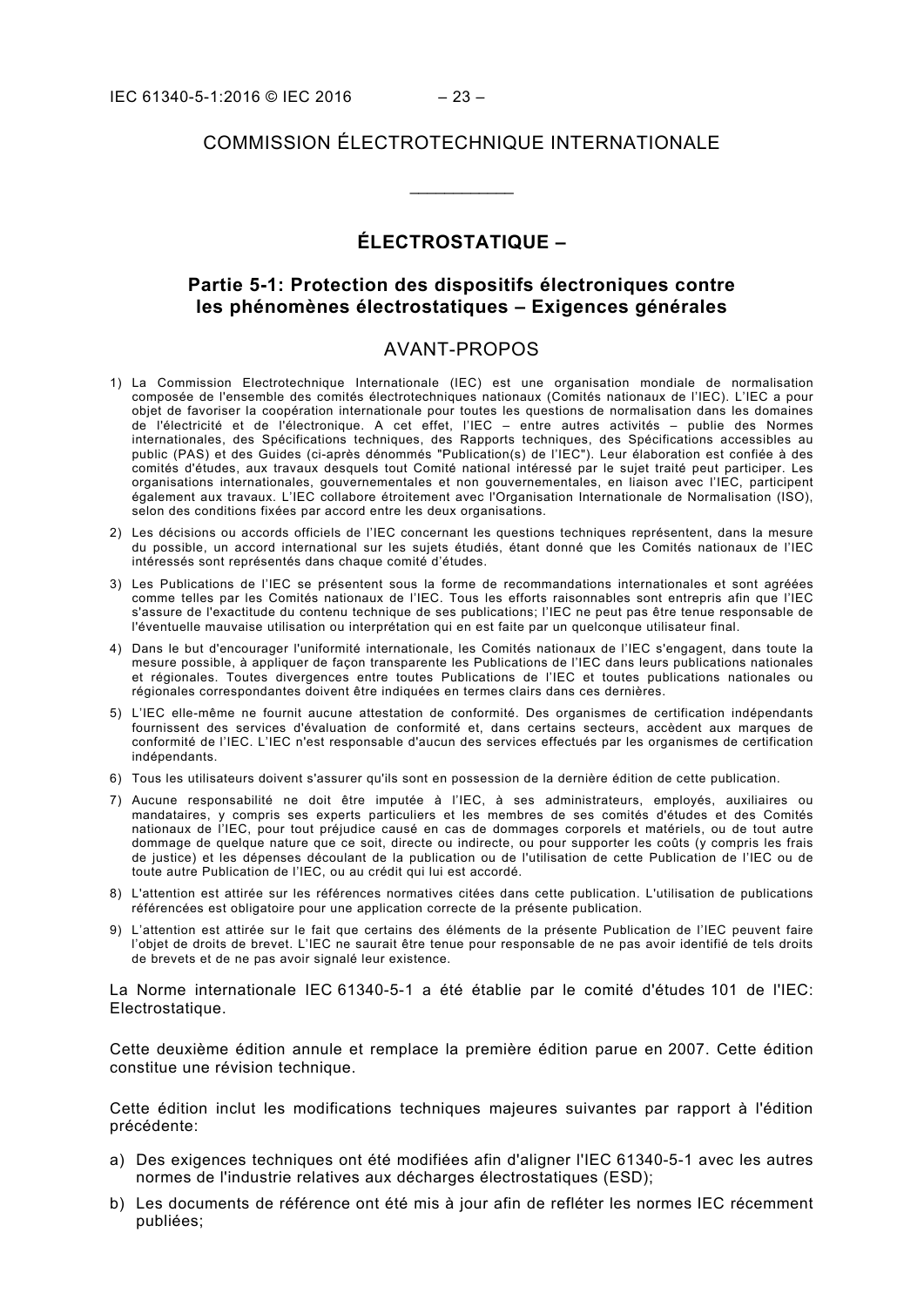- c) Un paragraphe sur la qualification produit a été ajouté;
- d) Le Tableau 4 a été supprimé, et les exigences relatives aux emballages sont désormais décrites dans l'IEC 61340-5-3;
- e) L'Article A.1 a été supprimé et figure désormais dans l'IEC 61340-4-6.

Le texte de cette norme est issu des documents suivants:

| <b>FDIS</b>  | Rapport de vote |
|--------------|-----------------|
| 101/505/FDIS | 101/508/RVD     |

Le rapport de vote indiqué dans le tableau ci-dessus donne toute information sur le vote ayant abouti à l'approbation de cette norme.

Cette publication a été rédigée selon les Directives ISO/IEC, Partie 2.

Une liste de toutes les parties de la série IEC 61340, publiées sous le titre général *Electrostatique*, peut être consultée sur le site web de l'IEC.

Le comité a décidé que le contenu de cette publication ne sera pas modifié avant la date de stabilité indiquée sur le site web de l'IEC sous "http://webstore.iec.ch" dans les données relatives à la publication recherchée. A cette date, la publication sera

- reconduite,
- supprimée,
- remplacée par une édition révisée, ou
- amendée.

Le contenu du corrigendum de mai 2017 a été pris en considération dans cet exemplaire.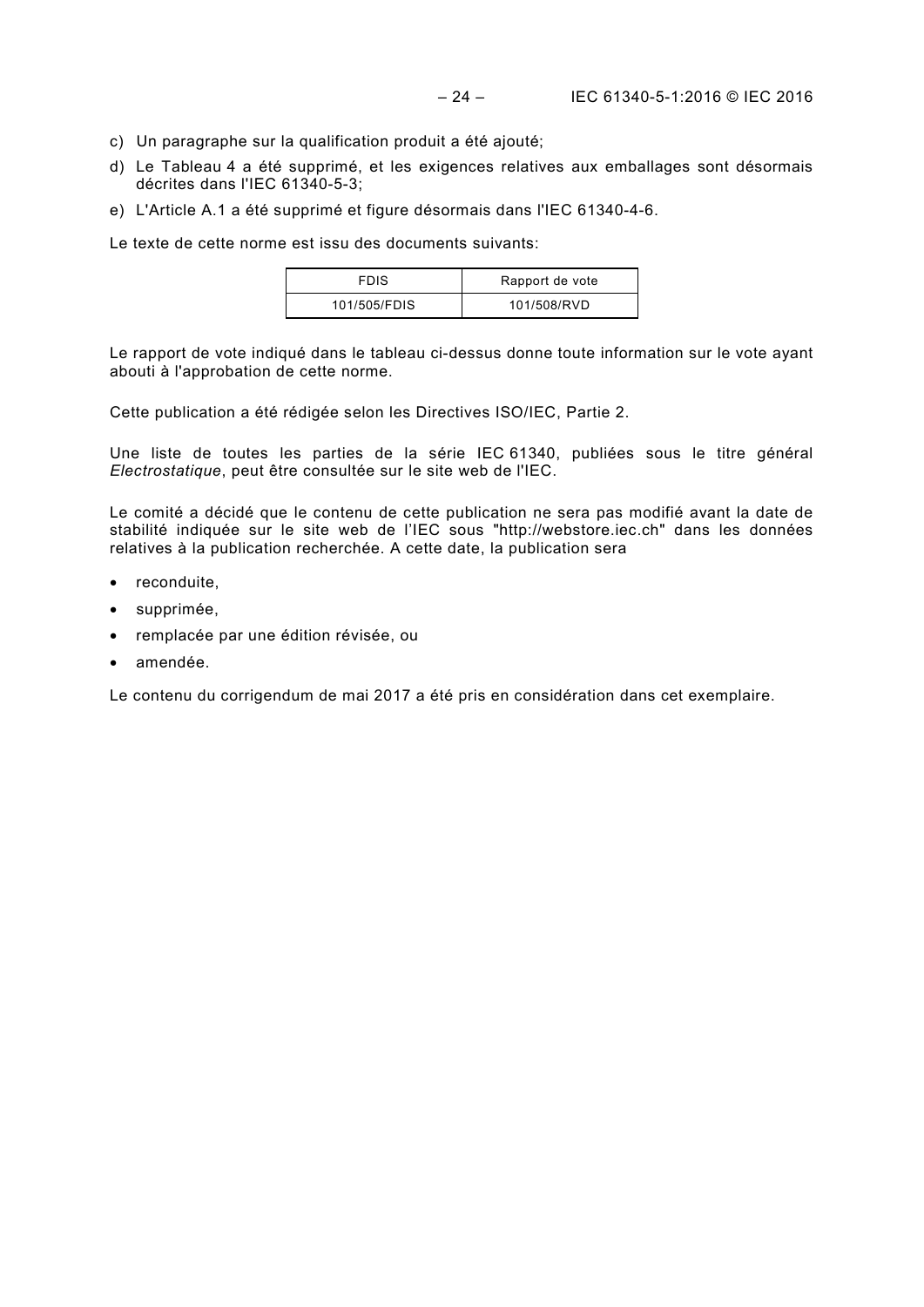## INTRODUCTION

<span id="page-11-0"></span>La présente partie de l'IEC 61340 couvre les exigences nécessaires à la conception, à l'établissement, à la mise en œuvre et à la maintenance d'un programme de maîtrise des décharges électrostatiques (ESD) pour les activités concernant: la fabrication, le traitement, l'assemblage, l'installation, l'emballage, l'étiquetage, l'entretien, l'essai, l'examen, le transport ou bien la manipulation des pièces, des ensembles et des équipements électriques ou électroniques susceptibles d'être endommagés par des décharges électrostatiques supérieures ou égales à 100 V sur le modèle du corps humain (HBM), 200 V sur le modèle de dispositif chargé (CDM) et 35 V sur les conducteurs isolés. Les conducteurs isolés étaient représentés traditionnellement par le modèle de machine (MM). La limite de 35 V se rapporte au niveau réalisable en utilisant les ioniseurs spécifiés dans la présente norme. L'essai du modèle de machine n'est plus exigé pour la qualification des dispositifs; seuls les essais des modèles HBM et CDM le sont. L'essai du MM est conservé dans la présente norme uniquement aux fins de contrôle de processus des conducteurs isolés.

Tout contact et toute séparation physique de matériaux ou flux de solides, liquides ou gaz chargés de particules peuvent produire des charges électrostatiques. Des sources courantes d'ESD comprennent: le personnel, les conducteurs, les matériaux polymères courants et le matériel de traitement. Les ESD peuvent engendrer des dommages lorsque:

- une personne ou un objet chargé entre en contact avec un dispositif sensible aux décharges électrostatiques (ESDS);
- un ESDS entre en contact direct avec une surface très conductrice alors qu'elle est exposée à un champ électrostatique;
- un ESDS chargé entre en contact avec une autre surface conductrice qui est à un potentiel électrique différent. Cette surface peut ne pas être mise à la terre.

Les microcircuits, les semiconducteurs discrets, les résistances à couche rigide et mince, les dispositifs hybrides, les cartes de circuits imprimés et les cristaux piézoélectriques constituent des exemples d'ESDS. La susceptibilité du dispositif et de l'élément peut être déterminée en exposant le dispositif à des événements ESD simulés. La tension de tenue aux ESD, déterminée par l'essai de sensibilité utilisant des événements ESD simulés, ne représente pas nécessairement l'aptitude du dispositif à résister aux ESD issues de sources réelles à ce niveau de tension. Cependant, les niveaux de sensibilité sont utilisés afin d'établir une référence pour les données de susceptibilité lors de la comparaison de dispositifs possédant des références de pièce équivalentes provenant de différents fabricants. Trois modèles différents ont été utilisés pour la qualification des composants électroniques: modèle du corps humain (HBM), modèle de machine (MM) et modèle de dispositif chargé (CDM). En pratique, les dispositifs sont qualifiés uniquement par le biais d'essais de susceptibilité HBM et CDM.

La présente norme couvre les exigences du programme de maîtrise des ESD nécessaires à l'établissement d'un programme pour la manipulation des ESDS, en se fondant sur l'expérience historique d'organisations tant militaires que commerciales. Les principes fondamentaux de maîtrise des ESD qui constituent la base de la présente norme sont les suivants.

- Eviter une décharge de tout objet chargé, conducteur (personnel et en particulier les équipements de manutention automatisée) dans l'ESDS. Cela peut être réalisé en reliant ou en raccordant électriquement tous les conducteurs de l'environnement, y compris le personnel, à une terre existante ou provoquée (comme à bord d'un navire ou d'un avion). Cette fixation crée un équilibre équipotentiel entre tous les objets conducteurs et le personnel. La protection électrostatique peut être maintenue à un potentiel différent d'un potentiel de terre de tension "zéro" tant que tous les objets conducteurs du système sont au même potentiel.
- Eviter une décharge de tout dispositif sensible aux ESD qui est chargé. La charge peut résulter d'un contact direct et d'une séparation, ou peut être induite par un champ électrique. Les isolants nécessaires dans l'environnement ne peuvent pas perdre leur charge électrostatique par liaison à la terre. Les systèmes d'ionisation assurent une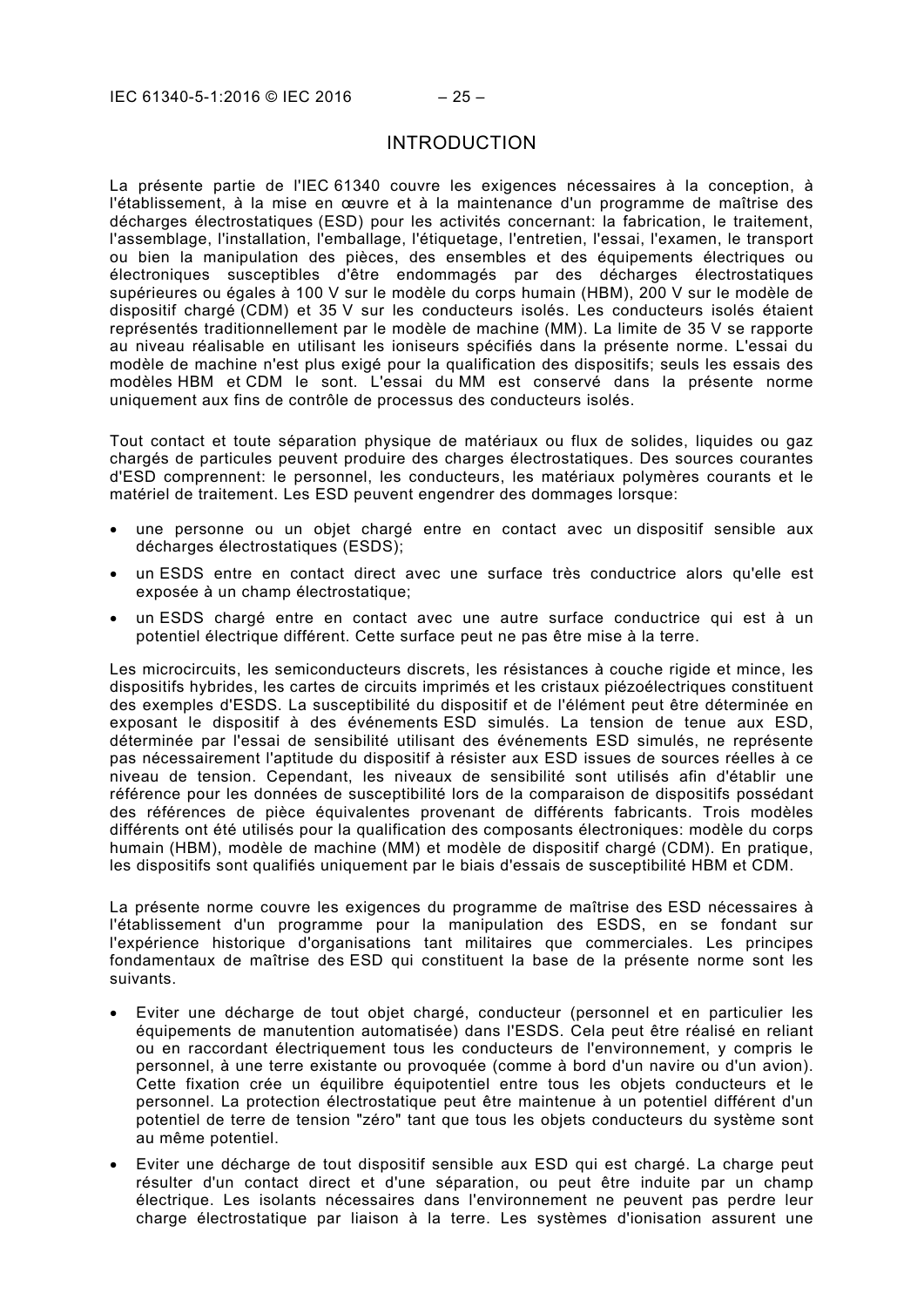neutralisation des charges sur ces isolants nécessaires (les matériaux de cartes de circuits et certains emballages de dispositifs constituent des exemples d'isolants nécessaires). Le danger d'ESD provoqué par les charges électrostatiques sur les isolants nécessaires sur le lieu de travail est évalué pour s'assurer que les actions adéquates sont mises en œuvre, en fonction du risque.

• Une fois à l'extérieur d'une zone protégée contre les décharges électrostatiques (ci-après dénommée "EPA"), les éléments ci-dessus ne peuvent généralement pas être contrôlés; de ce fait, un emballage de protection contre les ESD peut être exigé. La protection contre les ESD peut être effectuée en enfermant les produits sensibles aux ESD dans des matériaux de protection contre les décharges électrostatiques, bien que le type de matériau dépende de la situation et de la destination. A l'intérieur d'une EPA, les matériaux antistatiques peuvent fournir une protection adéquate. A l'extérieur d'une EPA, les matériaux de blindage contre les décharges statiques sont recommandés. Alors que tous ces matériaux ne sont pas examinés dans la présente norme, il est important de reconnaître les différences concernant leur application. Pour plus d'informations, se reporter à l'IEC 61340-5-3.

Dans la mesure où chaque société possède des processus distincts, un ensemble différent de mesures de prévention contre les ESD est nécessaire pour accomplir un programme de maîtrise des ESD optimal. Il convient de choisir ces mesures en se fondant sur la nécessité technique et de les documenter avec soin dans le cadre d'un plan de programme de maîtrise des ESD, de telle sorte que toutes les parties concernées puissent être sûres des exigences du programme.

La formation constitue une partie essentielle du programme de maîtrise des ESD en s'assurant que le personnel concerné a une bonne connaissance de l'équipement, ainsi que des procédures qu'il doit utiliser afin de respecter le plan du programme de maîtrise des ESD. La formation joue également un rôle important pour accroître la sensibilisation aux problématiques des ESD et leur compréhension. Sans formation, le personnel constitue souvent une source majeure de risque d'ESD. En suivant une formation, le personnel devient une première ligne efficace de défense contre les dommages liés aux ESD.

Des vérifications de la conformité et des essais réguliers sont essentiels pour s'assurer que l'équipement demeure efficace, mais également que le programme de maîtrise des ESD est mis en œuvre de manière correcte conformément au plan du programme de maîtrise des ESD.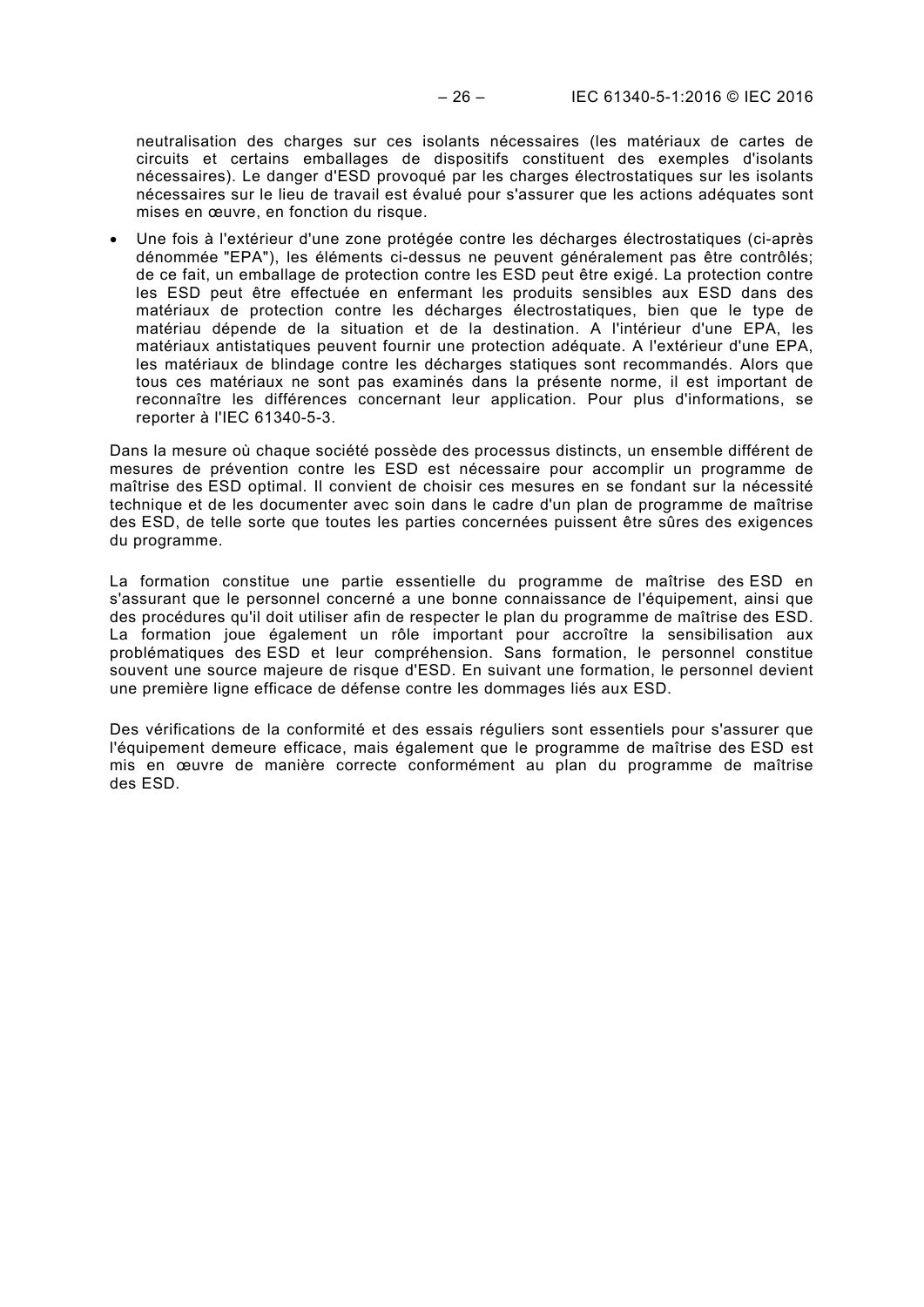# **ÉLECTROSTATIQUE –**

# **Partie 5-1: Protection des dispositifs électroniques contre les phénomènes électrostatiques – Exigences générales**

## <span id="page-13-0"></span>**1 Domaine d'application**

La présente partie de l'IEC 61340 s'applique aux activités concernant: la fabrication, le traitement, l'assemblage, l'installation, l'emballage, l'étiquetage, l'entretien, l'essai, l'examen, le transport ou bien la manipulation des pièces, des ensembles et des équipements électriques ou électroniques présentant des tensions de tenue supérieures ou égales à 100 V sur le modèle du corps humain (HBM), 200 V sur le modèle de dispositif chargé (CDM) et 35 V sur les conducteurs isolés. Des ESDS possédant des tensions de tenue inférieures peuvent nécessiter des éléments de contrôle supplémentaires ou des limites ajustées. Les processus conçus pour manipuler des éléments présentant une ou plusieurs tensions de tenue aux ESD inférieures peuvent toujours déclarer être conformes à la présente norme.

La présente norme fournit les exigences nécessaires à un programme de maîtrise des ESD. L'IEC TR 61340-5-2 [9][1](#page-13-2) donne des lignes directrices pour la mise en œuvre de la présente norme.

La présente norme ne s'applique pas aux dispositifs explosifs à déclenchement électronique ni aux liquides, gaz et poudres inflammables.

L'objectif de la présente norme est de fournir les exigences administratives et techniques pour l'établissement, la mise en œuvre et la maintenance d'un programme de maîtrise des ESD (ci-après dénommé "programme").

NOTE Les conducteurs isolés étaient traditionnellement représentés par le modèle de machine (MM).

## <span id="page-13-1"></span>**2 Références normatives**

Les documents suivants sont cités en référence de manière normative, en intégralité ou en partie, dans le présent document et sont indispensables pour son application. Pour les références datées, seule l'édition citée s'applique. Pour les références non datées, la dernière édition du document de référence s'applique (y compris les éventuels amendements).

IEC 61340-2-3, *Electrostatique – Partie 2-3: Méthodes d'essais pour la détermination de la résistance et de la résistivité des matériaux planaires solides destinés à éviter les charges électrostatiques*

IEC 61340-4-1, *Electrostatique – Partie 4-1: Méthodes d'essai normalisées pour des applications spécifiques – Résistance électrique des revêtements de sol et des sols finis*

IEC 61340-4-3, *Electrostatique – Partie 4-3: Méthodes d'essai normalisées pour des applications spécifiques – Chaussures*

IEC 61340-4-5, *Electrostatique – Partie 4-5: Méthodes d'essai normalisées pour des applications spécifiques – Méthodes de caractérisation de la protection électrostatique des chaussures et des revêtements de sol par rapport à une personne*

\_\_\_\_\_\_\_\_\_\_\_\_

<span id="page-13-2"></span><sup>1</sup> Les chiffres entre crochets se réfèrent à la bibliographie.